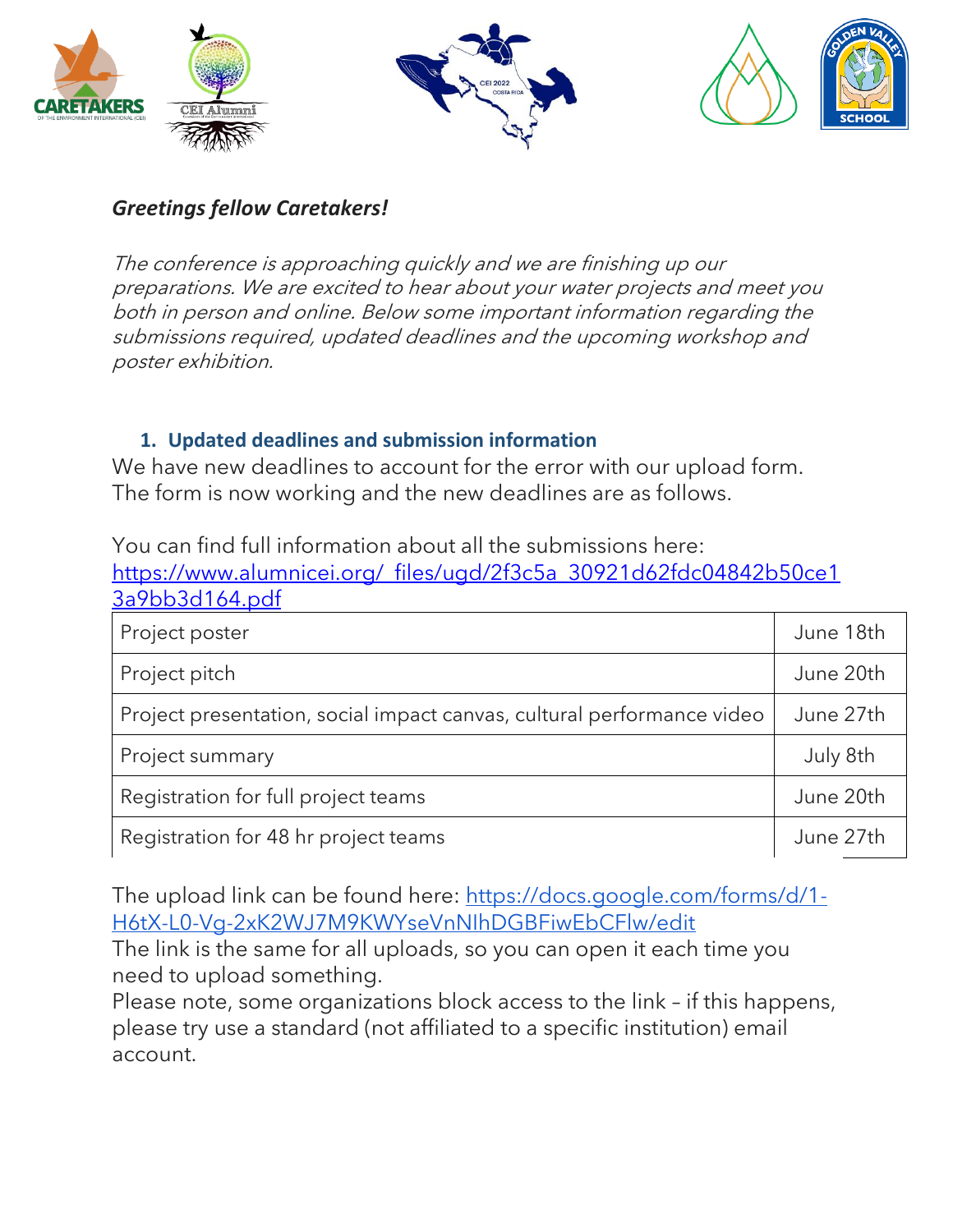





## **2. Payment, registration or submission queries?**

We are aware there have been some issues with payment links, the submission form and the registration form. We have been facing some technical issues and trying to solve them as fast as we can for you. Those that were set to receive their invoices on Monday 6th or Monday 13th and didn't, will be receiving them between today (June 14th) and tomorrow (June 15th). We appreciate your understanding and patience. If you still have issues after this newsletter, or if you don't receive an invoice by June 20th please contact: [danielag.crc@gmail.com](mailto:danielag.crc@gmail.com)

# **3. Forms & tshirt orders**

Please submit the following information at your earliest opportunity.

# Advisory Medical Form

- To be filled out by every advisor attending in-person individually. Those attending virtually don't have to fill it out
- [https://docs.google.com/forms/d/1Sm1HgsOYgmwTcJopJXPuPsIp](https://docs.google.com/forms/d/1Sm1HgsOYgmwTcJopJXPuPsIpW-1MQpapwWMTxeKCcQQ/edit) [W-1MQpapwWMTxeKCcQQ/edit](https://docs.google.com/forms/d/1Sm1HgsOYgmwTcJopJXPuPsIpW-1MQpapwWMTxeKCcQQ/edit)

# Student Medical Form

- To be filled out by a legal guardian of all students attending inperson, those attending virtually don't have to fill it out. If the student is over 18 years of age *at the time of submission* they may fill it out themselves.
- [https://docs.google.com/forms/d/16qLfl8RYEeNSwjujkA8Vtxsw0Iv](https://docs.google.com/forms/d/16qLfl8RYEeNSwjujkA8Vtxsw0IvwEZvlGtoA1RHfvuA/edit) [wEZvlGtoA1RHfvuA/edit](https://docs.google.com/forms/d/16qLfl8RYEeNSwjujkA8Vtxsw0IvwEZvlGtoA1RHfvuA/edit)

# T-Shirt Information

- This applies to every in-person participant and only the virtual participants that purchased the swag bag. If you are a virtual participant and opted out of the swag bag, you do not have to send this information.
- Delegation leaders, please send one email to cei@qysstudent.com with the t shirt sizes required for your delegation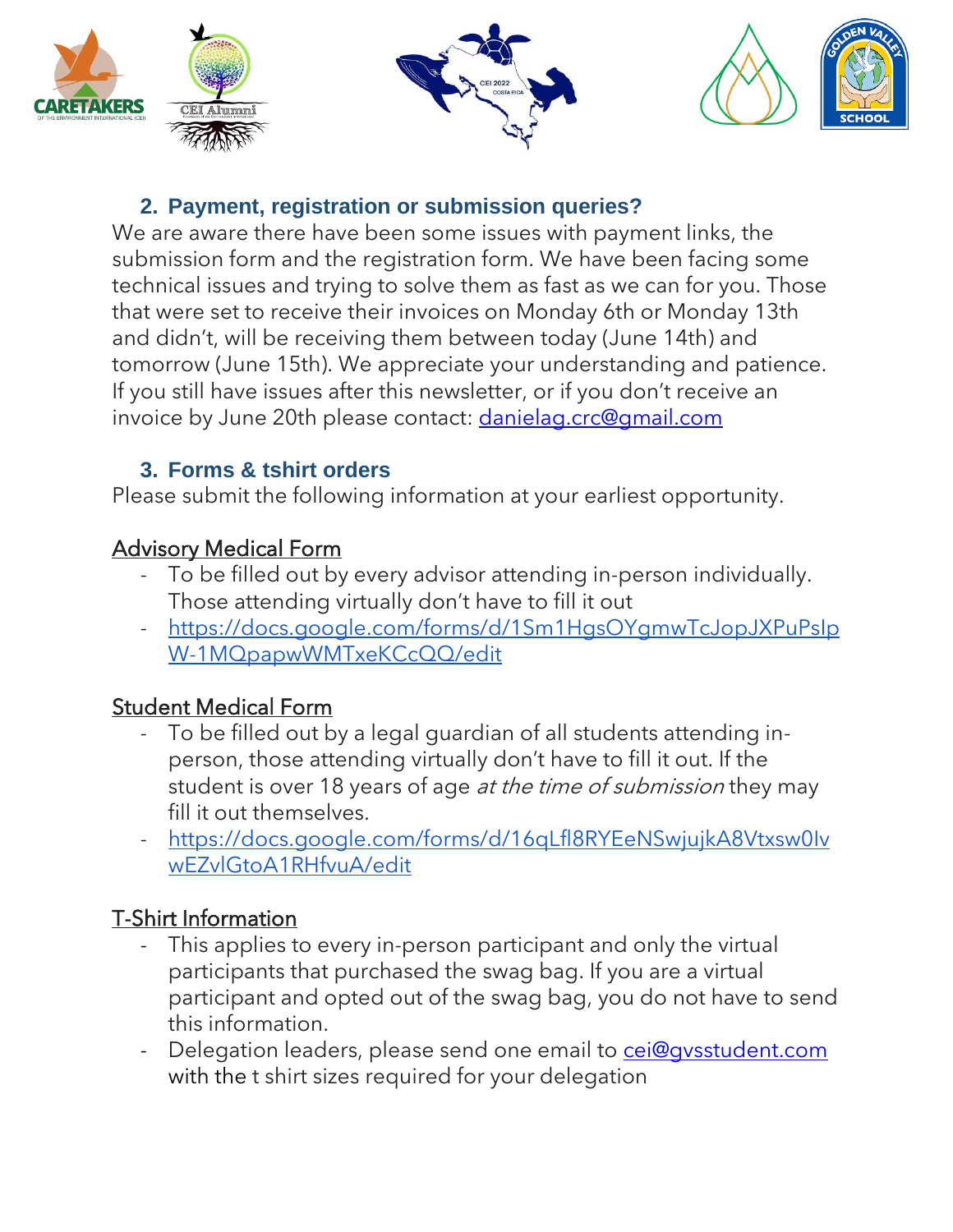





- All sizes are available, please use the XS, M, L, XL… sizing system. (The sizes mentioned above are just an example, you are not limited to choosing one of those)

#### *PHYSICAL PARTICIPANTS*

- Please include a signed PDF of the following permission form for each student:

[https://www.alumnicei.org/\\_files/ugd/2f3c5a\\_a6e34bf8e29c411594f050](https://www.alumnicei.org/_files/ugd/2f3c5a_a6e34bf8e29c411594f050e1a4fd7651.pdf) [e1a4fd7651.pdf](https://www.alumnicei.org/_files/ugd/2f3c5a_a6e34bf8e29c411594f050e1a4fd7651.pdf)

## **4. Final Workshop - Design Thinking June 18th**

Our last, but not least, workshop is here! It will be led by Costa Rican cohost Georgina Grillo, who will be teaching you all about design thinking and how it can be applied to sustainable development projects.

Date and time: June 18th, 09:00 am Costa Rica time Jana Cox is inviting you to a scheduled Zoom meeting.

Topic: CEI 2022 Workshop: Design Thinking Time: Jun 18, 2022 09:00 AM Costa Rica time

Join Zoom Meeting [https://us02web.zoom.us/j/89177094338?pwd=bXpodWFZa003VzZDec](https://us02web.zoom.us/j/89177094338?pwd=bXpodWFZa003VzZDeczQ1hKTFNwQT09) [zQ1hKTFNwQT09](https://us02web.zoom.us/j/89177094338?pwd=bXpodWFZa003VzZDeczQ1hKTFNwQT09) Meeting ID: 891 7709 4338 Passcode: cei

## **5. CEI 2022 Project Poster Exhibition – June 25th**

On June 25th we will have the virtual poster exhibition from 07.00-10.00 Costa Rica time. Like last year it will take place on the platform wonder.me.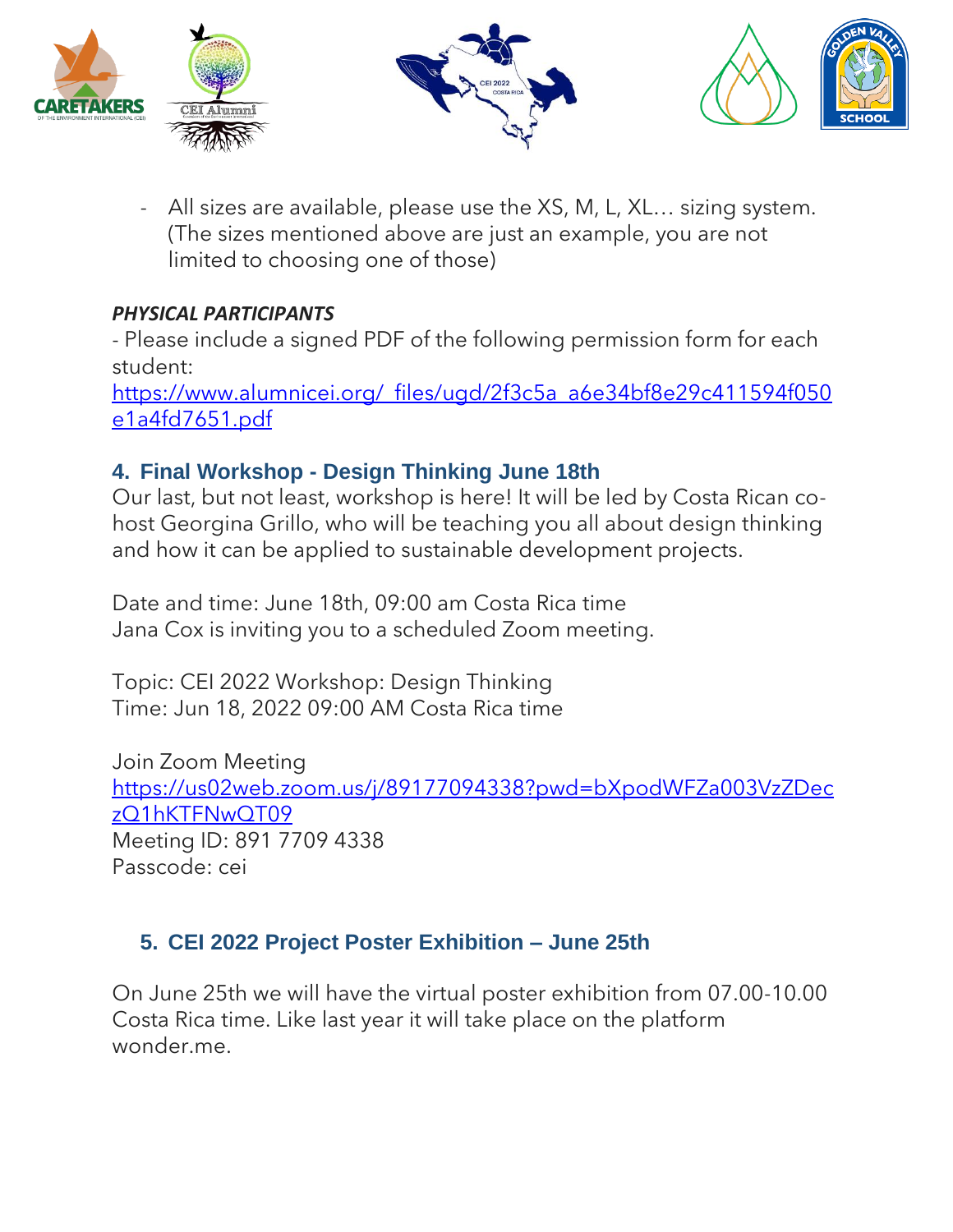





# How does it work?

- 1. Each delegation who submits a poster by June 18th will be allocated a virtual poster space
- 2. A designated person will display your poster in that space during the entire session
- 3. At least one member of your delegation must stay with your virtual poster to answer questions
- 4. Everyone else (including teachers and observers) are free to move around and view the posters and ask questions

# How do I use wonder.me?

- Click on the link: [https://app.wonder.me/?spaceId=379dbf22](https://app.wonder.me/?spaceId=379dbf22-b053-4f3b-83a3-67e4b649f7ff) [b053-4f3b-83a3-67e4b649f7ff](https://app.wonder.me/?spaceId=379dbf22-b053-4f3b-83a3-67e4b649f7ff)
- Accept privacy settings
- Request browser permissions allow use of your microphone and camera (if using Google Chrome, popup on the top left of your screen)



- Click "Next"
- Enter your name & either upload or take a photo don't forget, your name should take the following form: Dani – she/her – Costa Rica
- Click "Next"
- Left click with your mouse to move around
- Microphone, camera, share screen & emojis are in a bar along the bottom of your screen